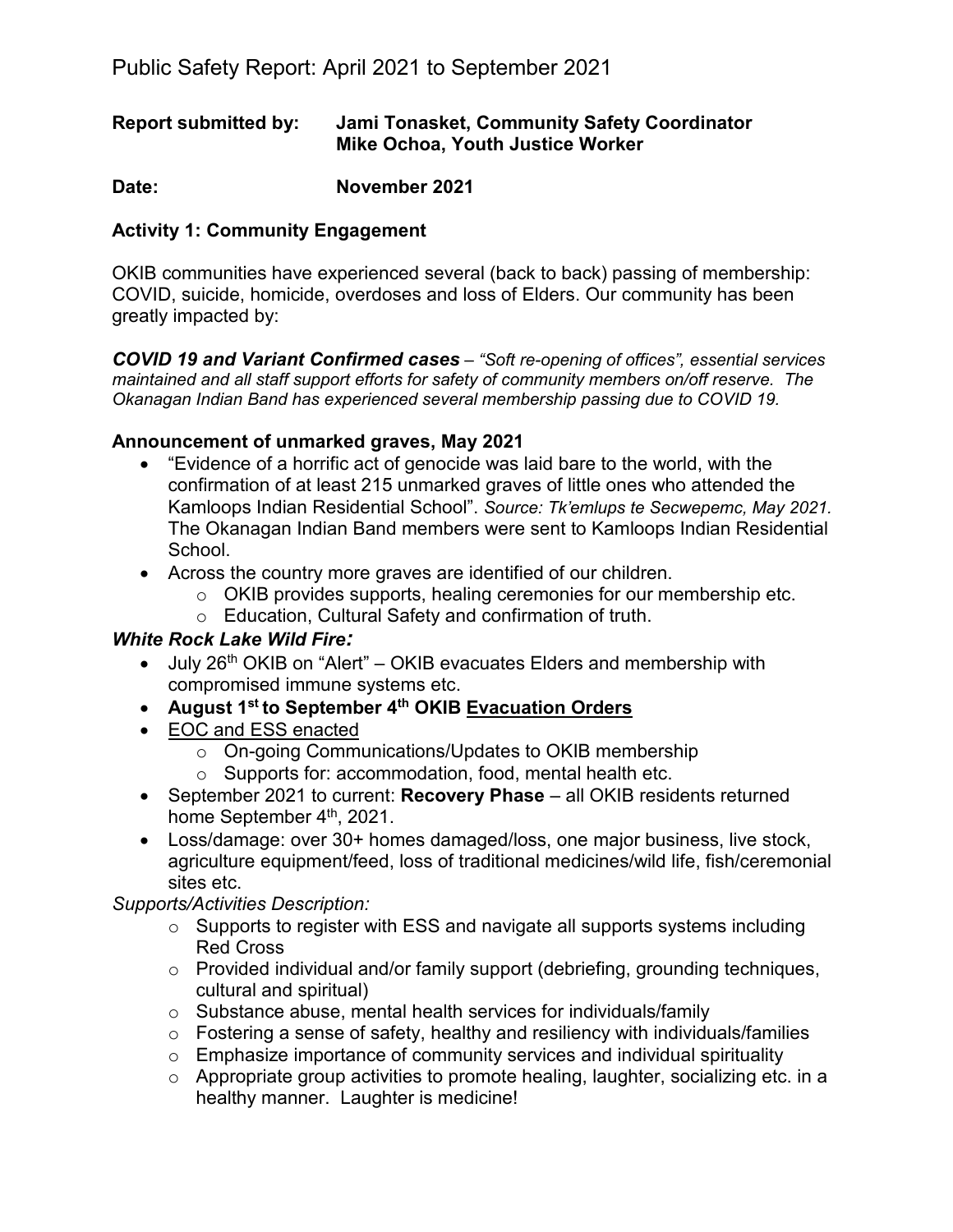# Public Safety Report: April 2021 to September 2021

Public Safety team has reached out for mental health supports; Okanagan Nation Response Team, to strengthen team work when addressing crisis, prevention, counselling, traditional healing and supports. By working as, a team we are able to coordinate mental health service delivery, coordinate culturally appropriate service delivery, as well as promote mental health awareness to our members/families

# Community Safety Planning

### **Comprehensive Safety Strategy:**

**Community Mobilization, Phase 1**: "How the people of n'kmaplqs came together to reenvision a safe community" - surveyed community members on/off reserve completed. <https://okib.ca/uploads/files/2020-2021-Public-Safety-Dept.-Annual-Report.pdf>

**Community Mobilization, Phase 2**: "ntytyix: A time for Action", the Public Safety Team listened to what n'kmaplqs people have said would create a safe community over the past year, hearing over 182+ voices. Next, we wrote down what we heard and witnessed and shared it in a story. "How the people of n'kmaplqs came together to reenvision a safe community", was released in the late spring during a time where our people were in dire need of being provided with a safe space to be heard.

In this next phase, there will be movement happening in and around the community putting the voices into motion. The implementation plan of action that will mobilize change set out by the contribution of the community. We have identified recurring themes that community has identified that will create a safe home for them: the resurgence of sqilxw ways of being and life: feeling a sense of belonging; more social supports in the face of colonialism; holistic wellbeing through mental and physical health and most importantly having a safe community to nurture these things in.

Over the next several months we will meet with: Leadership, Directors/employees, Elders, Youth Leadership Council, Community Advisory Committee, Community Consultative Group etc. to define short/medium/long term action items, targets and goals, as well as tell the story of how the good work has been done so far. As a living document, we will continually seek input from community members on and off reserve over the next four years. Additional, the community conditions and systems will be reviewed annually and adjusted according to community needs.

#### **Activity 2: Direct Interventions and sustainability of programs, services and partnerships.**

Sustainability of programs, services and partnerships that include culture, language and sense of belonging/connection.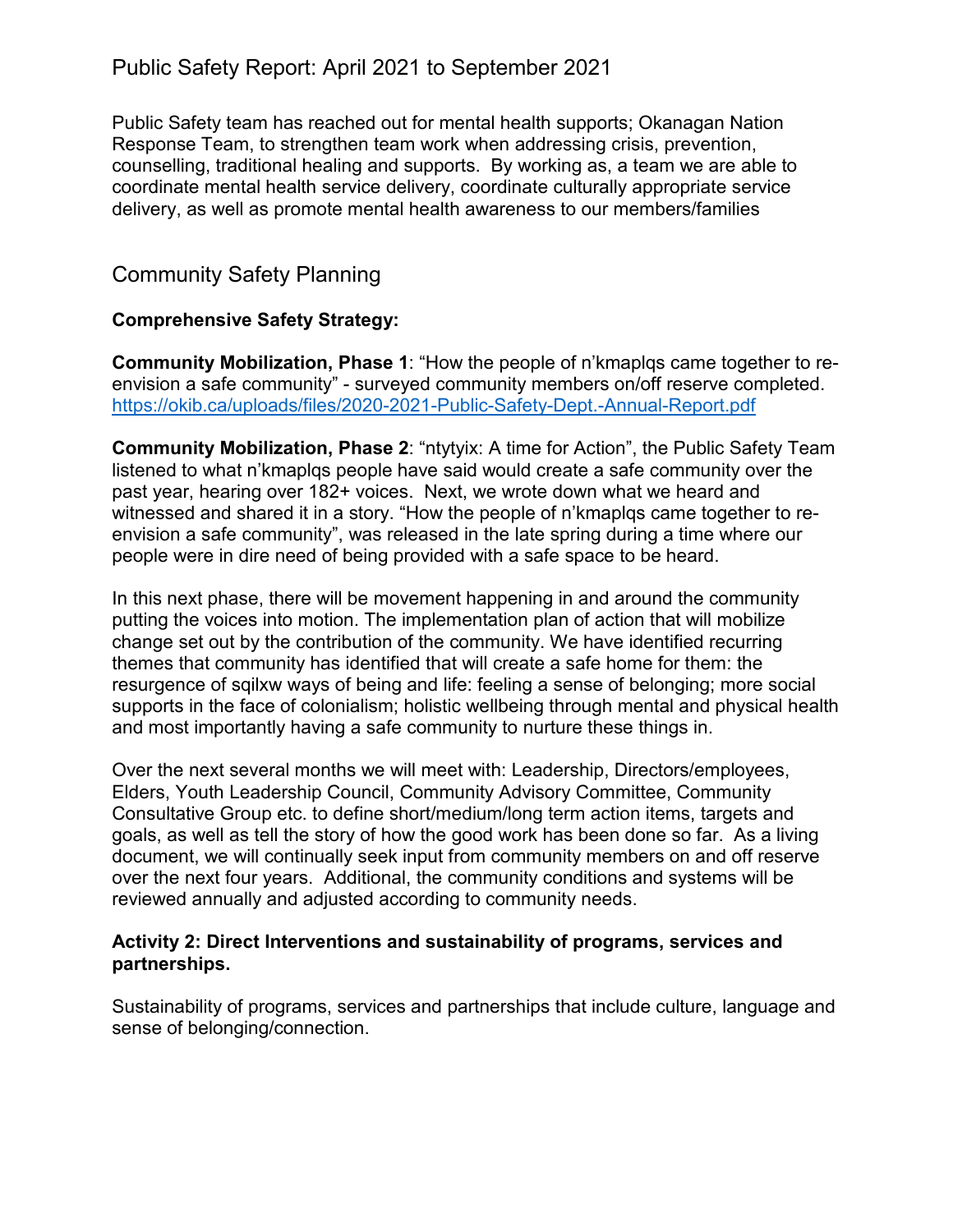**Youth Leadership Council** – (YLC) has adopted our cultural ways of knowing that have been passed down through our captikwl. Within these stories are found our values, our protocols and our laws. This captikwl is shared in the Four Food Chiefs brought together to inform the discussion, the problem solving, the decision making and the action plan.

Perspectives of the Four Food Chiefs:

| Skemxist (black bear)   | tradition oriented, knowledge keeper/teacher and ties<br>everything into culture.                     |
|-------------------------|-------------------------------------------------------------------------------------------------------|
| Siya? (Saskatoon berry) | innovation/creative, nothing is impossible and thinks<br>outside the box.                             |
| Ntytyix (salmon)        | action oriented, find ways through barriers and efficient                                             |
| Spitlem (Bitter root)   | relationship oriented, aware of all the connections,<br>inclusive and takes other into consideration. |

Youth Leadership Council has their own '**Instagram'** to stay connected and have important conversations with youth and community.

YLC has developed and promoted "Get your Vaccines" campaign.

For further information: <https://okib.ca/departments/public-safety/okib-youth-council>

**First Nation Justice** –The Youth Justice Worker continues to provide support in dealing with the justice system, social justice, police, the Ministry of Children and Family Development, referrals to other services, counselling etc. The Public Safety team priorities are: keep people safe by reducing incarceration, promote a healthy path away from the justice involvement (referrals to health, treatment, other supportive programming), provide supports to navigate legal system and includes social justice (education, employment, housing etc.).

**Community Advisory Committee** - (CAC) role is to provide input and perspectives on matters that impact Okanagan Indian Band membership. A forum for more in-depth discussion of key issues, concerns or solutions and to provide advice to OKIB in developing an understanding of relevant issues: mental health, illicit drugs, alcohol, social justice etc. The OKIB Leadership and Directors seek support to address the key challenges and looking at health more holistically – acknowledging and valuing that it encompasses mental, emotional and spiritual aspects as well.

The composition of Advisory Committee is structured to provide a balance of perspectives (technical backgrounds), experts in their working capacity and are of Okanagan decent. Its composition includes: Indigenous knowledge in historical and intergenerational trauma and healing. Technical Backgrounds may include: Addictions,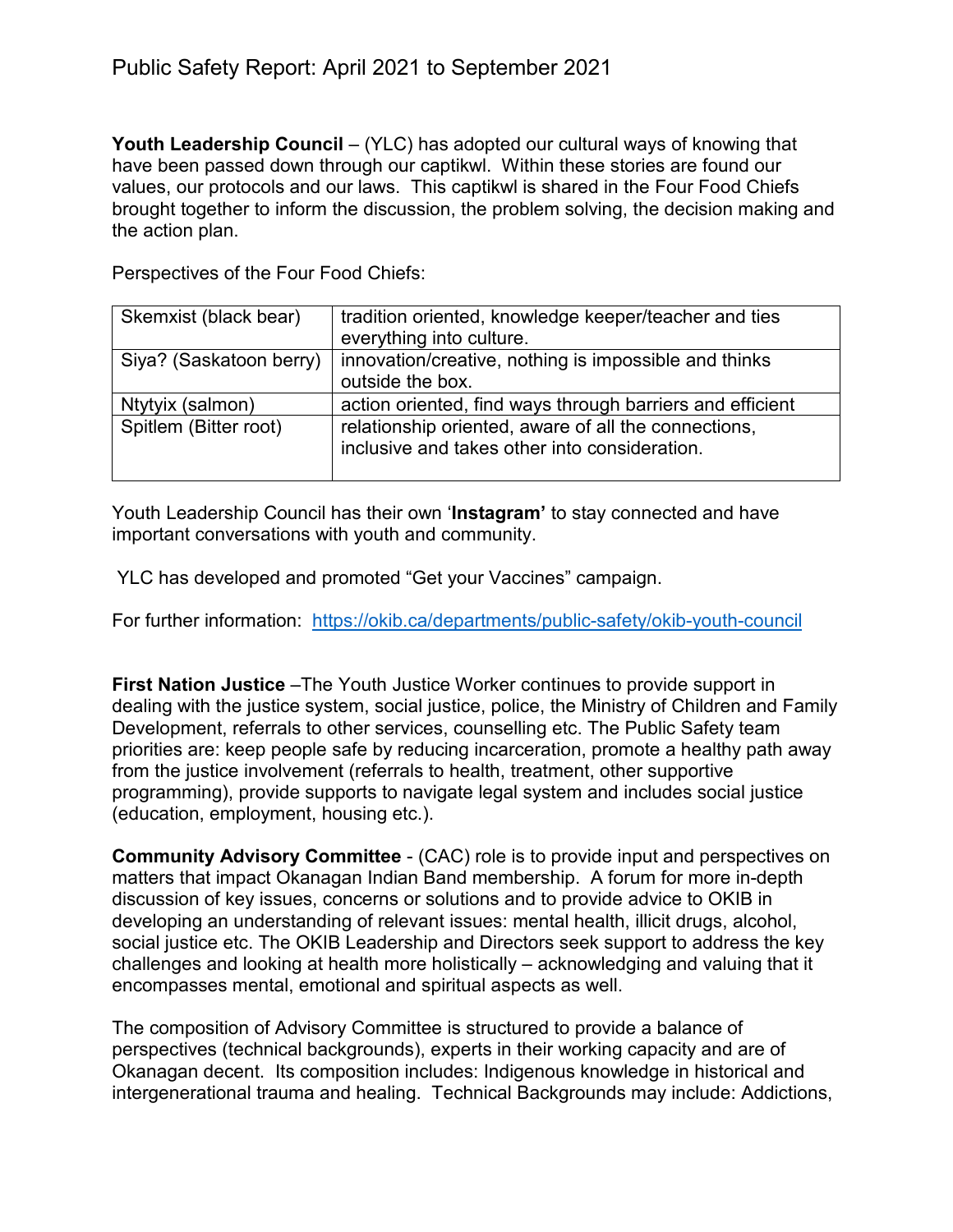Mental Health, Social Justice, Life Skills, Health, Cultural Safety etc. The CAC will meet at least four times per year or at the request of the Public Safety Team. The CAC has developed their v*ision statement:* "*Push boundaries to create a foundation of healing one person, one voice and one heart at a time".* 

# **Activity 3: Cultural Based Supports**

Community informed workshops, healing circles and clients supported:

| <b>Description</b>                             | <b>Month</b>     | <b>Average # of participants</b>        |
|------------------------------------------------|------------------|-----------------------------------------|
| Wellbriety                                     | April 2021       | Native Housing = $47$<br>Shelter = $42$ |
| Clients:19                                     |                  | Clients = $19$                          |
| Meetings:                                      |                  |                                         |
| Klamath Falls=18                               |                  |                                         |
| Youth Leadership=7                             |                  |                                         |
| Wellbriety                                     | <b>May 2021</b>  | Native Housing= 42                      |
|                                                |                  | Shelter = $32$                          |
|                                                |                  |                                         |
| Clients:19                                     |                  | Clients= 19                             |
| Sage Gathering= 12                             |                  |                                         |
| Water Ceremony= 14                             |                  |                                         |
|                                                |                  |                                         |
| Wellbriety                                     | <b>June 2021</b> | Native Housing= 48                      |
|                                                |                  | Shelter= 32                             |
| Clients:19                                     |                  | Clients = $19$                          |
|                                                |                  |                                         |
| Vernon Immigrants<br>Services: Sylix People=18 |                  |                                         |
|                                                |                  |                                         |
| Okanagan College,                              |                  |                                         |
| Medicine Wheel= 15                             |                  |                                         |
|                                                |                  |                                         |
| Wellbriety                                     | <b>July 2021</b> | Native Housing=63                       |
| Clients:22                                     |                  | Shelter= 40<br>$Clients = 22$           |
|                                                |                  |                                         |
|                                                |                  |                                         |
| Wellbriety                                     | August 2021      | Native Housing=42                       |
|                                                |                  | Shelter= 32                             |
| Clients: 23                                    |                  | Clients = $23$                          |
|                                                |                  |                                         |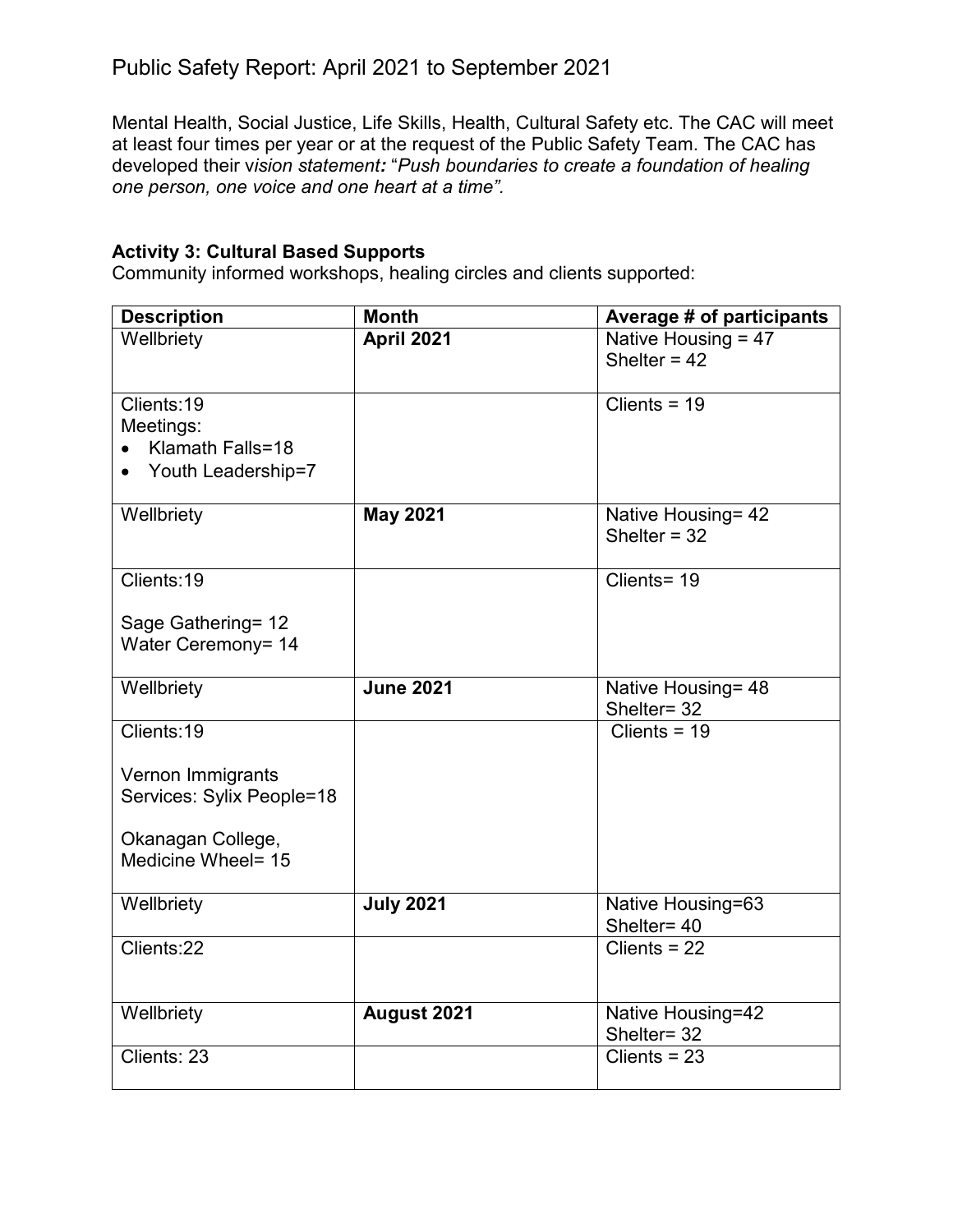| <b>OKIB Evacuation -</b><br>provided supports to<br>community at various<br>locations. |                |                                 |
|----------------------------------------------------------------------------------------|----------------|---------------------------------|
| Wellbriety                                                                             | September 2021 | Native Housing=55<br>Shelter=32 |
| Clients: 23                                                                            |                | Wellbriety & Clients = 75       |
| <b>Recovery Clients from</b><br>Evacuation = $6$ families                              |                |                                 |

### **Next Steps:**

**OKIB Community Presentation in the New Year 2022**: Crime, Guns, Gangs, Trafficking and Opioids Crisis. The Indigenous Policing Services is working with: Public Safety Team, Education Liaison, A/D Worker, Recreation Worker etc. to raise awareness about the realities of organized crime and the supports needed to intervene to have a safe community. All Youth, Parents, Elders and Leadership are invited to attend in-person or live stream.

**Youth Leadership Council will present** at OKIB Community Presentation 2022: Cathy Peters will raise awareness to the issue of Human Sex Trafficking/Sexual Exploitation for the purpose of Prostitution to the Okanagan Indian Band. Cathy's work has been introduced in the BC Legislature in spring 2018 and she has participated in 2 Federal Justice Committee Human Trafficking Roundtables (2017, 2018) in Vancouver. In response to the MMIWG Inquiry Cathy presented to the Okanagan Native Alliance (7 bands) on how to protect Indigenous women and girls (January 2020).

The YLC will develop a plan to support the second phase of community mobilization: "ntytyix: A time for Action". In a sqilxw way the perspective of action, cooperation is very important and working together can accomplish a lot. The YLC will work through discussions and develop goals and objectives to bring balance and safety to community. This is how everyone's voice gets heard and all perspectives are given equal respect and inclusion.

**Mending Broken Hearts Healing Circle's** began November 2021 and is intended for families who want to face unresolved grief. Unresolved grief is a significant issue in Indigenous communities. Many people have been affected by the historical and intergenerational trauma: cultures have been made "sick" by the anger, guilt, shame and fear passed on from generation to generation. The Public Safety team will be hosting the 3-day family healing circles. The participation of a maximum of 15 individual family members will determine their schedule (date/time) of healing circles, as well, we will host mixed groups. The teachings will bring to consciousness our traditional ways of decision-making, guided by our Syilx values and the teachings that can help us